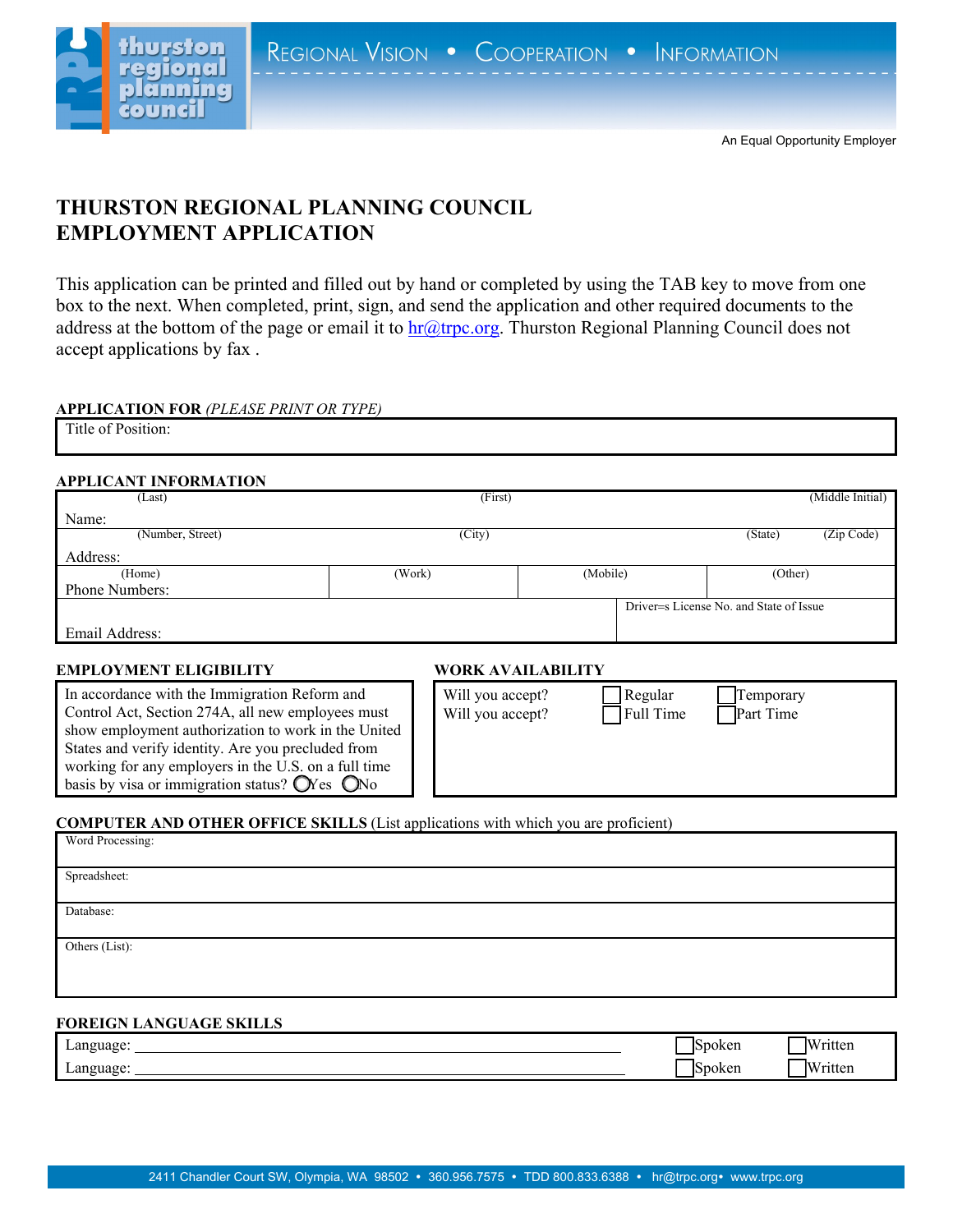

#### An Equal Opportunity Employer

| EDUCATION -- Did you graduate from high school or receive a GED Certificate? |       | $v_{\text{Yes}}$ |                      |
|------------------------------------------------------------------------------|-------|------------------|----------------------|
| College, University, Vocational School                                       | Major | Dates            | List Degree, if any: |
|                                                                              |       |                  |                      |
|                                                                              |       |                  |                      |

#### **LICENSES AND CERTIFICATES** (Professional or trade licenses which are related to the position.)

| Description | Issued By | <b>Expiration Date</b> |
|-------------|-----------|------------------------|
|             |           |                        |

## **ESSENTIAL FUNCTIONS**

|                                                              | Can you perform the essential functions of the position for which you are applying with or without reasonable accommodation? |  |
|--------------------------------------------------------------|------------------------------------------------------------------------------------------------------------------------------|--|
| (See attached Job Description.) $\bigcirc$ Yes $\bigcirc$ No |                                                                                                                              |  |

# **PREVIOUS EMPLOYMENT/RELATIVES WITH TRPC**

| Are you a current employee for TRPC? $\bigcap$ Yes $\bigcap$ No $\bigcap$ Previously |                      |  |
|--------------------------------------------------------------------------------------|----------------------|--|
| Title:                                                                               | Dates of employment: |  |
| List any relatives employed by TRPC:                                                 |                      |  |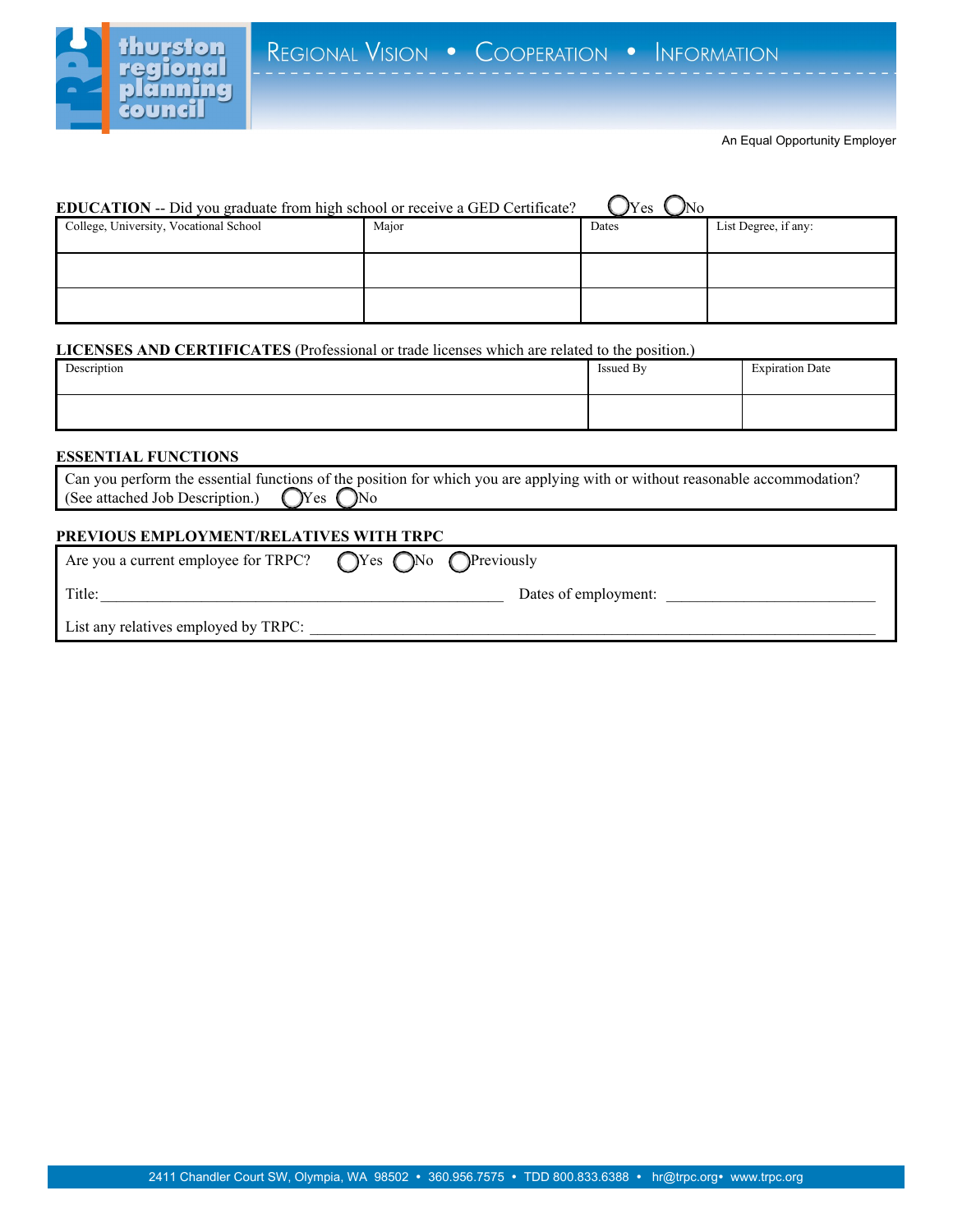

**EMPLOYMENT HISTORY -- Beginning with your present or more recent employer**, list all positions for the last ten years and other positions relevant to the position for which you are applying. If you have held more than one (1) position for the same employer, list each separately. List any self-employment, military service, volunteer work and periods of unemployment. You may continue your response by duplicating additional copies of this page. *APPLICATIONS WHICH SAY "SEE RESUME" MAY NOT BE ACCEPTED.*

|                                                 | Job Title                                | Employer                                               |                                |
|-------------------------------------------------|------------------------------------------|--------------------------------------------------------|--------------------------------|
| Dates Employed:                                 | <b>Employer Street Address</b>           | City                                                   | <b>Employer Phone</b><br>State |
| From: $/$ /                                     |                                          |                                                        |                                |
| $\sim$ $\sim$ $\sim$<br>To:                     | Hours Per Week Supervisor's Name         | If present employer, may we contact?<br>$OY$ es $O$ No |                                |
|                                                 | Reason for Leaving or Considering Change |                                                        |                                |
| Total Time:                                     |                                          |                                                        |                                |
| No. Supervised:                                 |                                          |                                                        |                                |
|                                                 |                                          |                                                        |                                |
| Dates Employed:                                 | Job Title                                | Employer                                               |                                |
|                                                 | <b>Employer Street Address</b>           | City                                                   | State<br><b>Employer Phone</b> |
| From: $\frac{1}{\sqrt{2}}$                      | Hours Per Week<br>Supervisor's Name      | If present employer, may we contact?                   |                                |
| To: $\sqrt{2}$                                  |                                          | $\bigcirc$ Yes $\bigcirc$ No                           |                                |
| Total Time:                                     | Reason for Leaving or Considering Change |                                                        |                                |
|                                                 |                                          |                                                        |                                |
| No. Supervised:                                 |                                          |                                                        |                                |
|                                                 | Job Title                                | Employer                                               |                                |
| Dates Employed:                                 |                                          |                                                        |                                |
| From: $\frac{1}{\sqrt{2}}$ $\frac{1}{\sqrt{2}}$ | <b>Employer Street Address</b>           | City                                                   | State<br><b>Employer Phone</b> |
|                                                 | Hours Per Week Supervisor's Name         | If present employer, may we contact?                   |                                |
| $\frac{1}{2}$ $\frac{1}{2}$<br>To:              | Reason for Leaving or Considering Change | $\bigcirc$ Yes $\bigcirc$ No                           |                                |
|                                                 |                                          |                                                        |                                |
| No. Supervised:                                 |                                          |                                                        |                                |
|                                                 |                                          |                                                        |                                |
|                                                 | Job Title                                | Employer                                               |                                |
| Dates Employed:                                 | <b>Employer Street Address</b>           | City                                                   | State<br><b>Employer Phone</b> |
| From: $\frac{\ }{\ }$ / $\frac{\ }{\ }$         |                                          |                                                        |                                |
|                                                 |                                          | If present employer, may we contact?                   |                                |
|                                                 | Hours Per Week Supervisor's Name         | $\bigcap$ Yes $\bigcap$ No                             |                                |
| $\frac{1}{\sqrt{1-\frac{1}{2}}}$<br>To:         | Reason for Leaving or Considering Change |                                                        |                                |
| Total Time:                                     |                                          |                                                        |                                |
| No. Supervised:                                 |                                          |                                                        |                                |

**Have you ever been known by a different name by any of these employers or educational institutions attended Yes No**

**If yes, please list:**